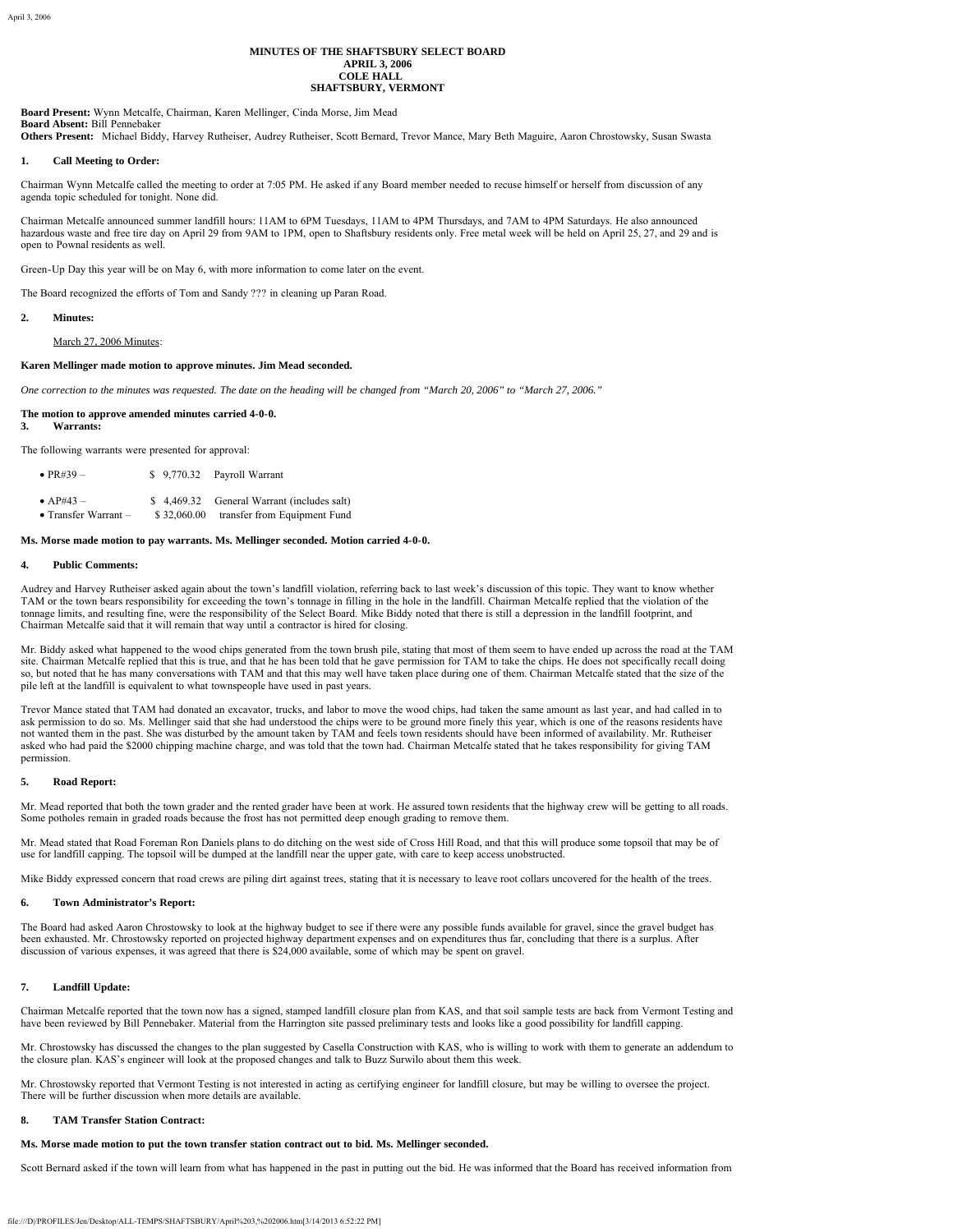the state and from other towns in order to prepare for the bidding process.

Mr. Mance stated his concerns that a bid process will result in higher fees and a budget shortfall for the town. Ms. Morse replied that it may, and that this will be dealt with when the time comes, but that the Board felt that there were enough changes to the contract to justify putting it out to bid.

## **Motion carried 3-1-0.**

Chairman Metcalfe cited concerns about costs in voting against bidding out the transfer station contract.

## **8. Fire Department Reimbursement Ordinance:**

Chairman Metcalfe stated that the Fire Department Reimbursement Ordinance that had been passed on February 20, 2006 will have to be redone because it is necessary to have a 15-day waiting period and a public hearing. Ms. Morse confirmed that there would be no changes to the ordinance, just the addition of a waiting period. Chairman Metcalfe stated that the Fire Department Reimbursement Ordinance would also have to be redone in order to hold a 15-day waiting period.

### **Ms. Morse made motion to redo the Fire Department Reimbursement Ordinance. Ms. Mellinger seconded. Motion carried 4-0-0.**

# **Ms. Morse made motion to redo the Interim Zoning Bylaw Amendment for Solid Waste. Ms. Mellinger seconded. Motion carried 4-0-0.**

# **10. Update Liaison List:**

Chairman Metcalfe stated that it will be necessary to postpone updating the liaison list once again until all Board members are present.

### **11. TAM Host Town Agreement:**

Chairman Metcalfe stated that the agreement has been looked at by Board members and the town's lawyers. Mr. Chrostowsky read specific changes in wording that had been made today. Ms. Morse asked if changes regarding spills were to state standards, and Mr. Mance said that they were, and that a significant spill was considered over two gallons.

Mr. Mance discussed pavement at the site. He asked if the Board intends to have all areas that are not grass paved, or just highly traveled areas. If all areas are paved, he believes storm water runoff might be adversely affected. Ms. Mellinger replied that her intention was to have all areas paved in order to better control dust and spills. Chairman Metcalfe suggested that Mr. Mance and Board members get together and highlight areas to be paved on the planning map. Ms. Morse verified that this will then be approved by Attorney Woolmington, and Ms. Mellinger stated that copies with any changes should be made available to the public.

There was a discussion on section three of the agreement concerning recyclables, for which TAM will pay no fee to the town. It is not clear whether this is to be based on inbound or outbound weight slips. Inbound slips would include recyclables contained in construction and demolition waste, while outbound slips would be lower because these materials will have been removed.

Ms. Mellinger stated that she wants to reduce the town's expenses for any impact of the facility, and does not want to pay for recycling brought in from elsewhere. Ms. Morse suggested doing more work on this section to be sure everything is clear before a decision is made.

Mr. Biddy asked if safety issues on Airport Road and damages to the construction of the road are being addressed in the agreement. Chairman Metcalfe said that there is currently discussion between the town, Peckham, and TAM to do some work at the two corners.

Mr. Biddy stated that there is a serious safety issue at the intersection of Airport Road and Route 7A and asked how this is being addressed, since North Road is to be closed to commercial traffic. Chairman Metcalfe replied that discussion on North Road is not complete, and that this issue will be taken under advisement.

Ms. Rutheiser asked who will be paying for road changes mentioned by Chairman Metcalfe. He replied that this is under discussion by the three parties mentioned, but that it is the town's road. Mr. Rutheiser asked if the changes in roadways are part of the host town agreement, and was told that they are not. He stated that if no<br>one is required to make the changes, they may never h responsibility for the changes. The town has a construction easement. Ms. Morse noted that the safety issue has also been addressed by lowering the speed limit on Airport Road.

# **9. Other Business:**

Ms. Mellinger announced that there will be a Solid Waste Committee meeting tomorrow night at 7:30. They will discuss a "safety net" for those who would have trouble paying under a Pay-As-You-Throw system, as well as other details. It would be great to see townspeople there.

Ms. Morse announced the Economic Development Committee meeting to be held Thursday at 4:30. They will be discussing the final copy of the sewer advisability study.

Ms. Bernard asked why it is taking so long to develop a conflict of interest policy. Ms. Morse said that she will try to have something on the table by the end of April. She explained that once all Boards have adopted their own standards of procedure, everyone will use the same conflict of interest policy. Mr. Bernard stated that his concern is that someone serving on a Board not be able to step off that Board in order to represent a matter to the Board. Chairman Metcalfe said that he<br>does not know the exact language, but that Mr. Chrostowsky

### **Ms. Morse made motion to go into Executive Session (Contract) at 8:26PM. Ms. Mellinger seconded. Motion carried 4-0-0.**

### **Ms. Mellinger made a motion to approve the following appointments. Mr. Mead seconded. Motion carried 4-0-0.**

| Town Officers Elected   |                                     |
|-------------------------|-------------------------------------|
|                         | 1-YEAR TERM (EXPIRES APRIL 1, 2007) |
|                         |                                     |
|                         |                                     |
|                         |                                     |
| Town Officers Appointed |                                     |
|                         | 1-YEAR TERM (EXPIRES APRIL 1, 2007) |
|                         |                                     |
|                         |                                     |
|                         |                                     |
|                         |                                     |
|                         |                                     |
|                         |                                     |
|                         |                                     |
|                         |                                     |
|                         |                                     |
|                         |                                     |
|                         |                                     |
|                         |                                     |
|                         |                                     |
|                         |                                     |
|                         | <b>FIRE DEPARTMENT OFFICERS</b>     |